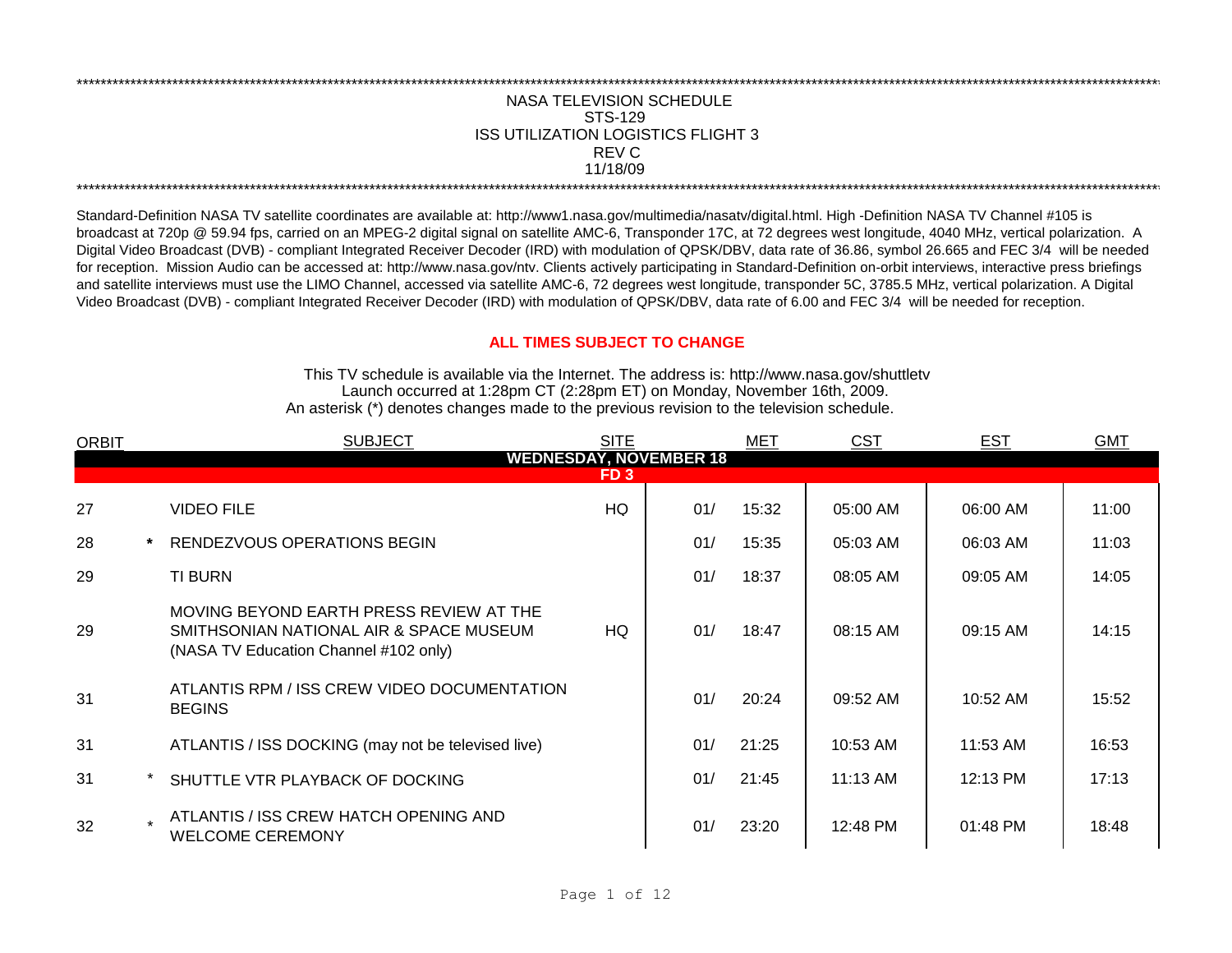| <b>ORBIT</b> | <b>SUBJECT</b>                                                                                                                                              | <b>SITE</b>     |     | <b>MET</b> | <b>CST</b> | <b>EST</b> | <b>GMT</b> |
|--------------|-------------------------------------------------------------------------------------------------------------------------------------------------------------|-----------------|-----|------------|------------|------------|------------|
| 33           | SRMS UNBERTH ELC1 FROM ATLANTIS' PAYLOAD BAY                                                                                                                |                 | 02/ | 00:00      | 01:28 PM   | 02:28 PM   | 19:28      |
| 33           | <b>MISSION STATUS BRIEFING</b>                                                                                                                              | <b>JSC</b>      | 02/ | 00:02      | 01:30 PM   | 02:30 PM   | 19:30      |
| 34           | <b>SRMS HANDOFF ELC1 TO SSRMS</b>                                                                                                                           |                 | 02/ | 00:40      | 02:08 PM   | 03:08 PM   | 20:08      |
| 34           | EVA # 1 PROCEDURE REVIEW                                                                                                                                    |                 | 02/ | 01:55      | 03:23 PM   | 04:23 PM   | 21:23      |
| 34           | SSRMS INSTALLATION OF ELC1 ON P3 NADIR UCCAS                                                                                                                |                 | 02/ | 02:05      | 03:33 PM   | 04:33 PM   | 21:33      |
| 35           | POST-MMT BRIEFING                                                                                                                                           | <b>JSC</b>      | 02/ | 02:32      | 04:00 PM   | 05:00 PM   | 22:00      |
| 35           | MOVING BEYOND EARTH PRESS REVIEW AT THE<br>SMITHSONIAN NATIONAL AIR & SPACE MUSEUM<br>REPLAY (NASA TV Public Channel #101 & Education<br>Channel #102 only) | HQ              | 02/ | 03:32      | 05:00 PM   | 06:00 PM   | 23:00      |
| 36           | EVA # 1 CAMPOUT BEGINS (Foreman & Satcher)                                                                                                                  |                 | 02/ | 04:25      | 05:53 PM   | 06:53 PM   | 23:53      |
| 37           | <b>ISS CREW SLEEP BEGINS</b>                                                                                                                                |                 | 02/ | 05:30      | 06:58 PM   | 07:58 PM   | 00:58      |
| 37           | ATLANTIS CREW SLEEP BEGINS                                                                                                                                  |                 | 02/ | 06:00      | 07:28 PM   | 08:28 PM   | 01:28      |
| 37           | FLIGHT DAY 3 HIGHLIGHTS (replayed on the hour during<br>crew sleep)                                                                                         | <b>JSC</b>      | 02/ | 06:32      | 08:00 PM   | 09:00 PM   | 02:00      |
| 39           | HIGH DEFINITION FLIGHT DAY 3 CREW HIGHLIGHTS (if<br>available; on the NASA-TV HDTV Channel; replays from<br>5:00am CT - 4:00pm CT on Nov. 19)               | <b>JSC</b>      | 02/ | 08:32      | 10:00 PM   | 11:00 PM   | 04:00      |
|              | <b>THURSDAY, NOVEMBER 19</b>                                                                                                                                | FD <sub>4</sub> |     |            |            |            |            |
| 40           | <b>ISS FLIGHT DIRECTOR UPDATE</b>                                                                                                                           | <b>JSC</b>      | 02/ | 11:32      | 01:00 AM   | 02:00 AM   | 07:00      |
| 42           | ISS FLIGHT DIRECTOR UPDATE REPLAY                                                                                                                           | <b>JSC</b>      | 02/ | 13:02      | 02:30 AM   | 03:30 AM   | 08:30      |
| 42           | ATLANTIS / ISS CREW WAKE UP (begins FD 4)                                                                                                                   |                 | 02/ | 14:00      | 03:28 AM   | 04:28 AM   | 09:28      |
| 43           | EVA #1 PREPARATIONS RESUME                                                                                                                                  |                 | 02/ | 14:35      | 04:03 AM   | 05:03 AM   | 10:03      |
| 43           | <b>VIDEO FILE</b>                                                                                                                                           | HQ              | 02/ | 15:32      | 05:00 AM   | 06:00 AM   | 11:00      |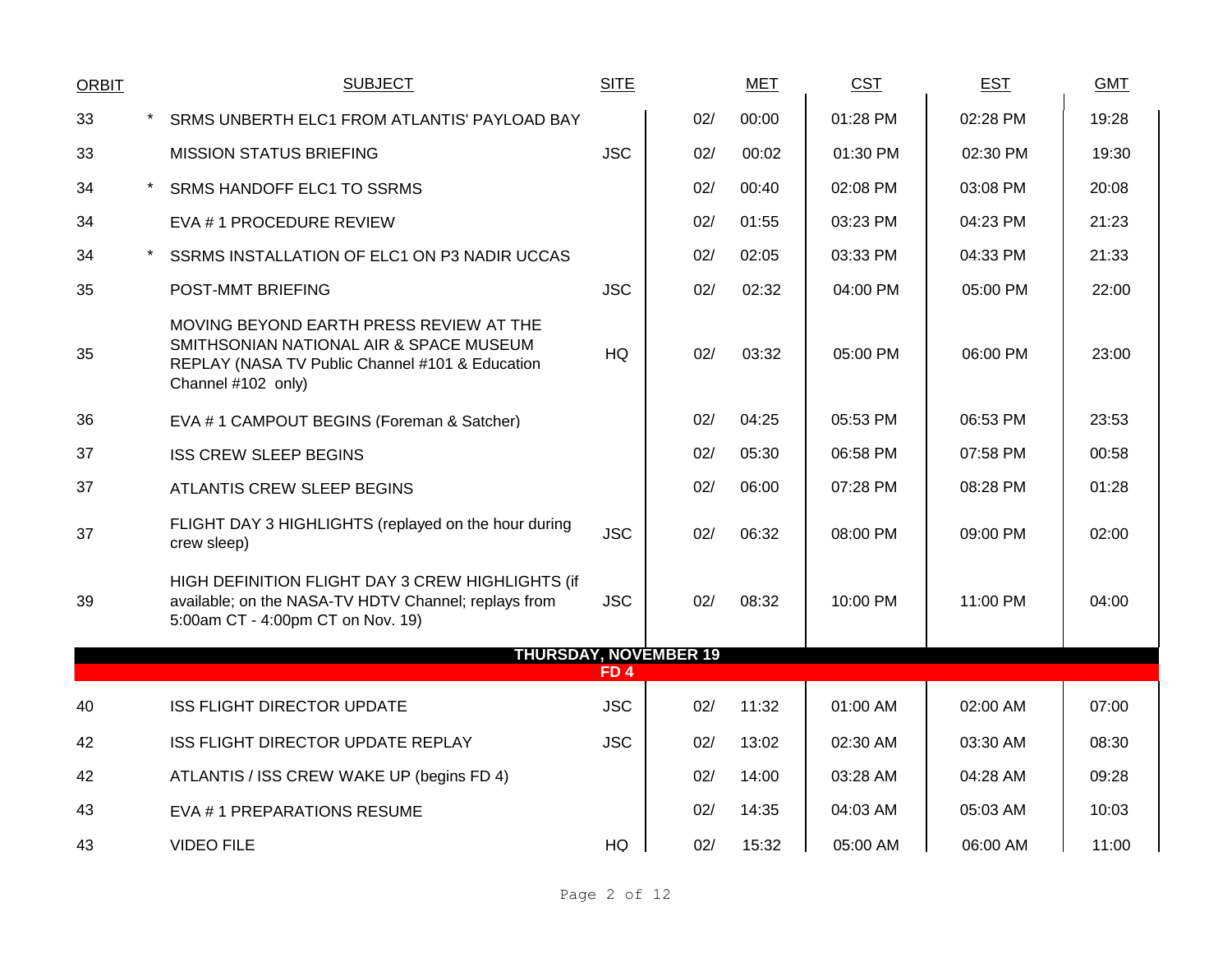| <b>ORBIT</b> | <b>SUBJECT</b>                                                                                                                                | <b>SITE</b>     |                            | <b>MET</b> | <b>CST</b> | <b>EST</b> | <b>GMT</b> |
|--------------|-----------------------------------------------------------------------------------------------------------------------------------------------|-----------------|----------------------------|------------|------------|------------|------------|
| 45           | EVA # 1 BEGINS (Foreman and Satcher)                                                                                                          |                 | 02/                        | 18:50      | 08:18 AM   | 09:18 AM   | 14:18      |
| 46           | SPARE SASA INSTALLATION ON Z1 TRUSS                                                                                                           |                 | 02/                        | 19:20      | 08:48 AM   | 09:48 AM   | 14:48      |
| 47           | <b>MBS POA LUBRICATION</b>                                                                                                                    |                 | 02/                        | 22:05      | 11:33 AM   | 12:33 PM   | 17:33      |
| 47           | <b>SGANT CABLE ROUTING</b>                                                                                                                    |                 | 02/                        | 22:05      | 11:33 AM   | 12:33 PM   | 17:33      |
| 48           | SLIDE WIRE REMOVAL & NH3 BRACKET INSTALLATION<br>AT NODE 1                                                                                    |                 | 02/                        | 23:00      | 12:28 PM   | 01:28 PM   | 18:28      |
| 48           | JEM RMS EE LUBRICATION                                                                                                                        |                 | 02/                        | 23:20      | 12:48 PM   | 01:48 PM   | 18:48      |
| 49           | <b>SSRMS BASE CHANGE</b>                                                                                                                      |                 | 03/                        | 00:35      | 02:03 PM   | 03:03 PM   | 20:03      |
| 50           | EVA #1 ENDS                                                                                                                                   |                 | 03/                        | 01:20      | 02:48 PM   | 03:48 PM   | 20:48      |
| 51           | MISSION STATUS / POST-MMT BRIEFING                                                                                                            | <b>JSC</b>      | 03/                        | 03:02      | 04:30 PM   | 05:30 PM   | 22:30      |
| 52           | <b>ISS CREW SLEEP BEGINS</b>                                                                                                                  |                 | 03/                        | 05:00      | 06:28 PM   | 07:28 PM   | 00:28      |
| 52           | ATLANTIS CREW SLEEP BEGINS                                                                                                                    |                 | 03/                        | 05:30      | 06:58 PM   | 07:58 PM   | 00:58      |
| 52           | FLIGHT DAY 4 HIGHLIGHTS (replayed on the hour during<br>crew sleep)                                                                           | <b>JSC</b>      | 03/                        | 05:32      | 07:00 PM   | 08:00 PM   | 01:00      |
| 54           | HIGH DEFINITION FLIGHT DAY 4 CREW HIGHLIGHTS (if<br>available; on the NASA-TV HDTV Channel; replays from<br>5:00am CT - 4:00pm CT on Nov. 20) | <b>JSC</b>      | 03/                        | 08:32      | 10:00 PM   | 11:00 PM   | 04:00      |
|              |                                                                                                                                               | FD <sub>5</sub> | <b>FRIDAY, NOVEMBER 20</b> |            |            |            |            |
| 56           | <b>ISS FLIGHT DIRECTOR UPDATE</b>                                                                                                             | <b>JSC</b>      | 03/                        | 11:02      | 12:30 AM   | 01:30 AM   | 06:30      |
| 57           | ISS FLIGHT DIRECTOR UPDATE REPLAY                                                                                                             | <b>JSC</b>      | 03/                        | 13:02      | 02:30 AM   | 03:30 AM   | 08:30      |
| 58           | ATLANTIS / ISS CREW WAKE UP (begins FD 5)                                                                                                     |                 | 03/                        | 13:30      | 02:58 AM   | 03:58 AM   | 08:58      |
| 59           | U.S. PAO EVENT WITH CBS NEWS / WTVF-TV / FOX<br><b>NEWS RADIO</b>                                                                             | <b>ISS Ku</b>   | 03/                        | 15:40      | 05:08 AM   | 06:08 AM   | 11:08      |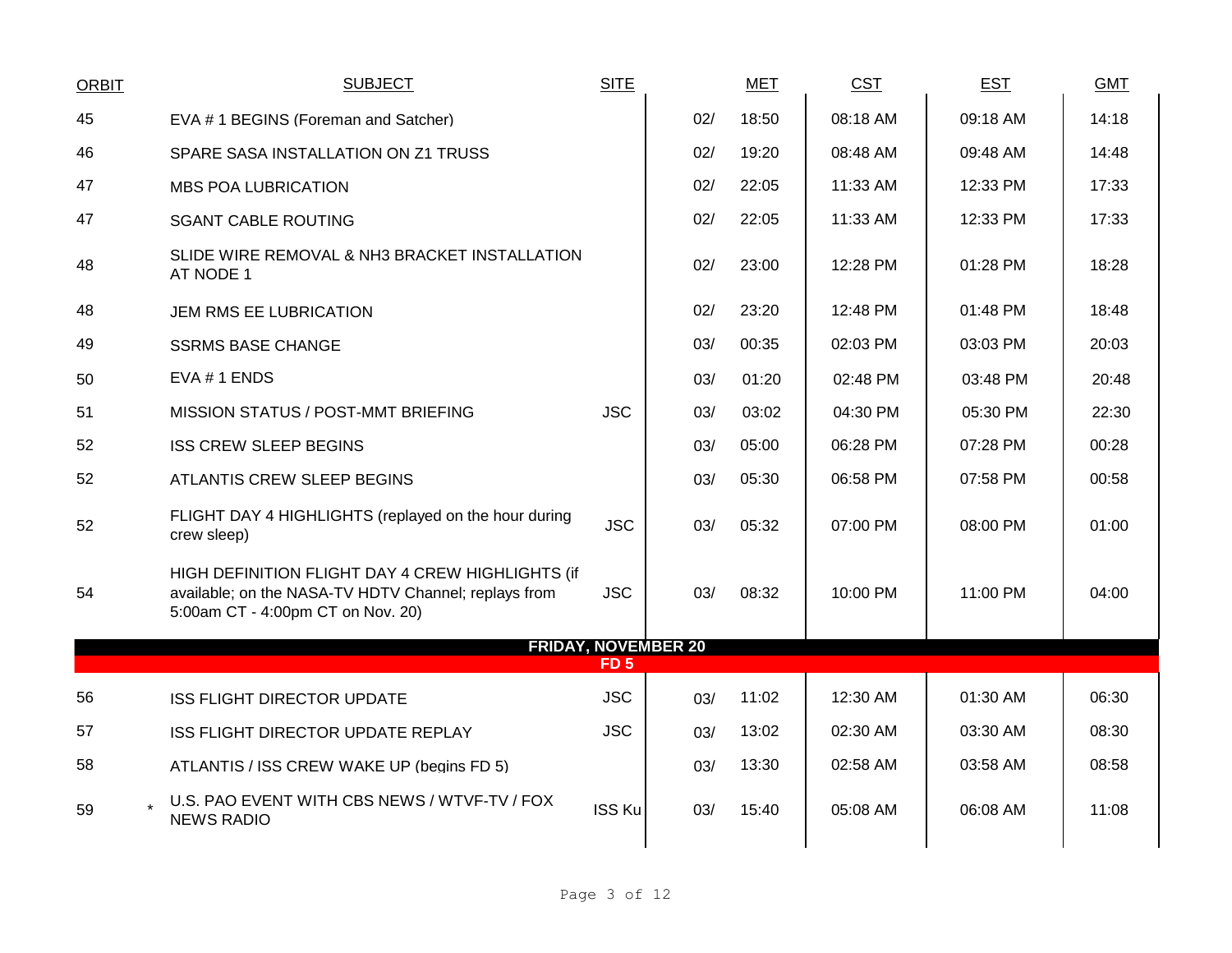| <b>ORBIT</b><br>59 | <b>SUBJECT</b>                                                                                                                                | <b>SITE</b>     |     | <b>MET</b> | <b>CST</b> | <b>EST</b> | <b>GMT</b> |
|--------------------|-----------------------------------------------------------------------------------------------------------------------------------------------|-----------------|-----|------------|------------|------------|------------|
|                    | <b>VIDEO FILE</b>                                                                                                                             | <b>HQ</b>       | 03/ | 16:32      | 06:00 AM   | 07:00 AM   | 12:00      |
| 60                 | U.S. PAO EVENT WITH THE TOM JOYNER MORNING<br><b>SHOW</b>                                                                                     | ISS Ku          | 03/ | 17:00      | 06:28 AM   | 07:28 AM   | 12:28      |
| 60                 | <b>SSRMS GRAPPLE &amp; UNBERTH OBSS</b>                                                                                                       |                 | 03/ | 17:15      | 06:43 AM   | 07:43 AM   | 12:43      |
| 61                 | <b>SSRMS HANDFF OBSS TO SRMS</b>                                                                                                              |                 | 03/ | 18:50      | 08:18 AM   | 09:18 AM   | 14:18      |
| 61                 | OBSS FOCUSED INSPECTION OF ATLANTIS TPS (If<br>required)                                                                                      |                 | 03/ | 19:35      | 09:03 AM   | 10:03 AM   | 15:03      |
| 64                 | SRMS HANDOFF TO SSRMS; SSRMS BERTHS OBSS IN<br>ATLANTIS' PAYLOAD BAY                                                                          |                 | 03/ | 23:05      | 12:33 PM   | 01:33 PM   | 18:33      |
| 65                 | EVA # 2 PROCEDURE REVIEW                                                                                                                      |                 | 04/ | 00:55      | 02:23 PM   | 03:23 PM   | 20:23      |
| 65                 | SRMS GRAPPLE OF ELC 2 IN ATLANTIS' PAYLOAD BAY                                                                                                |                 | 04/ | 01:20      | 02:48 PM   | 03:48 PM   | 20:48      |
| 66                 | U.S. PAO EVENT WITH ESPN "SportsCenter" / BET NEWS<br>/ WRIC-TV                                                                               | <b>ISS Ku</b>   | 04/ | 02:04      | 03:32 PM   | 04:32 PM   | 21:32      |
| 66                 | <b>MISSION STATUS BRIEFING</b>                                                                                                                | <b>JSC</b>      | 04/ | 02:47      | 04:15 PM   | 05:15 PM   | 22:15      |
| 67                 | EVA # 2 CAMPOUT BEGINS (Foreman and Bresnik)                                                                                                  |                 | 04/ | 03:25      | 04:53 PM   | 05:53 PM   | 22:53      |
| 67                 | <b>ISS CREW SLEEP BEGINS</b>                                                                                                                  |                 | 04/ | 04:30      | 05:58 PM   | 06:58 PM   | 23:58      |
| 68                 | ATLANTIS CREW SLEEP BEGINS                                                                                                                    |                 | 04/ | 05:00      | 06:28 PM   | 07:28 PM   | 00:28      |
| 68                 | FLIGHT DAY 5 HIGHLIGHTS (replayed on the hour during<br>crew sleep)                                                                           | <b>JSC</b>      | 04/ | 05:32      | 07:00 PM   | 08:00 PM   | 01:00      |
| 69                 | HIGH DEFINITION FLIGHT DAY 5 CREW HIGHLIGHTS (if<br>available; on the NASA-TV HDTV Channel; replays from<br>5:00am CT - 4:00pm CT on Nov. 21) | <b>JSC</b>      | 04/ | 07:32      | 09:00 PM   | 10:00 PM   | 03:00      |
|                    | <b>SATURDAY, NOVEMBER 21</b>                                                                                                                  | FD <sub>6</sub> |     |            |            |            |            |
| 71                 | <b>ISS FLIGHT DIRECTOR UPDATE</b>                                                                                                             | <b>JSC</b>      | 04/ | 10:32      | 12:00 AM   | 01:00 AM   | 06:00      |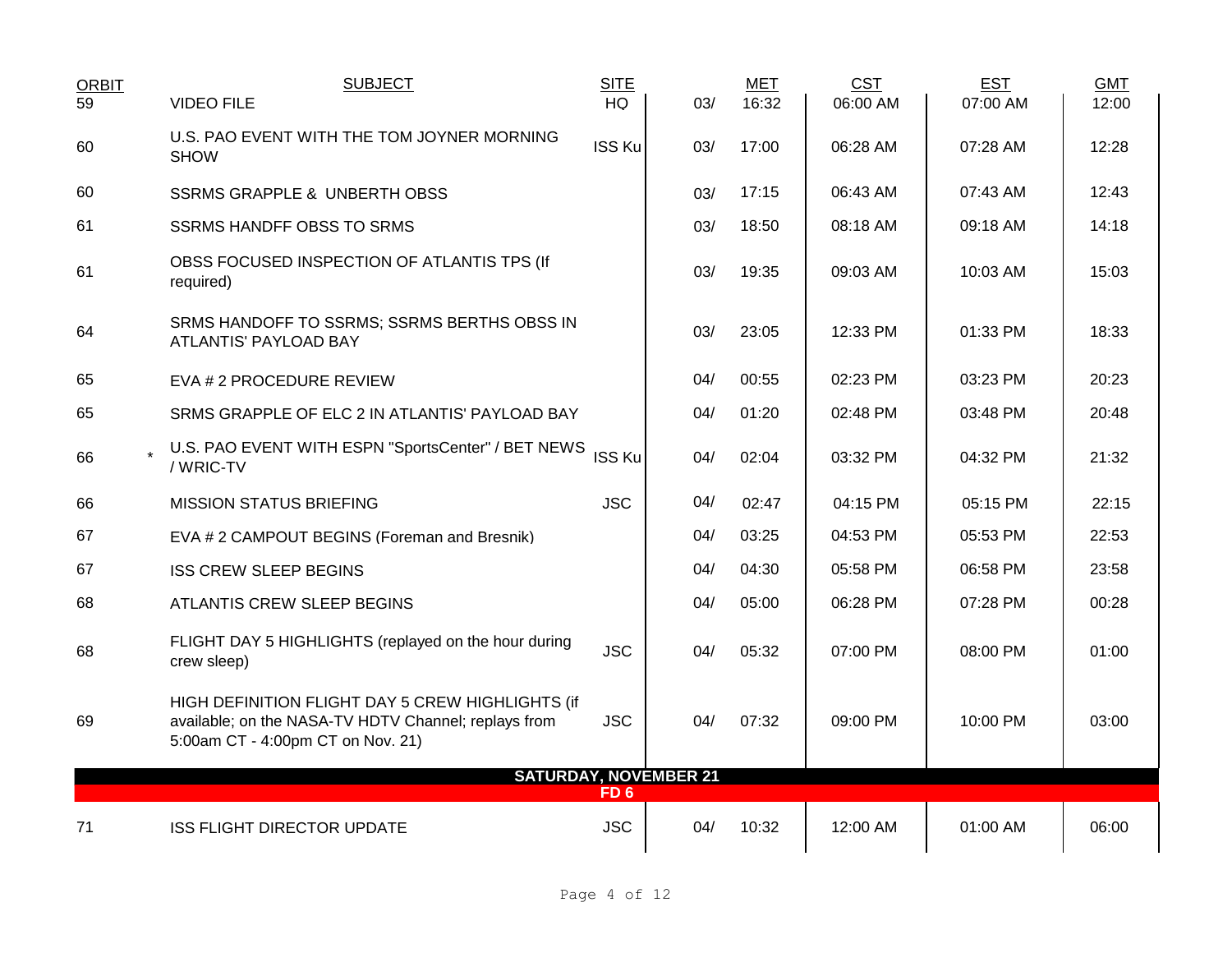| <b>ORBIT</b><br>$\overline{72}$ | <b>SUBJECT</b><br><b>ISS FLIGHT DIRECTOR UPDATE REPLAY</b>                                                                                    | <b>SITE</b><br><b>JSC</b> | 04/ | MET<br>12:02 | CST<br>01:30 AM | <b>EST</b><br>02:30 AM | <b>GMT</b><br>07:30 |
|---------------------------------|-----------------------------------------------------------------------------------------------------------------------------------------------|---------------------------|-----|--------------|-----------------|------------------------|---------------------|
| 73                              | ATLANTIS / ISS CREW WAKE UP (begins FD 6)                                                                                                     |                           | 04/ | 13:00        | 02:28 AM        | 03:28 AM               | 08:28               |
| 73                              | EVA # 2 PREPARATIONS RESUME                                                                                                                   |                           | 04/ | 13:30        | 02:58 AM        | 03:58 AM               | 08:58               |
| 75                              | SRMS UNBERTH ELC2 FROM ATLANTIS' PAYLOAD BAY                                                                                                  |                           | 04/ | 15:45        | 05:13 AM        | 06:13 AM               | 11:13               |
| 75                              | SRMS HANDOFF ELC2 TO SSRMS                                                                                                                    |                           | 04/ | 16:40        | 06:08 AM        | 07:08 AM               | 12:08               |
| 76                              | EVA # 2 BEGINS (Foreman and Bresnik)                                                                                                          |                           | 04/ | 17:50        | 07:18 AM        | 08:18 AM               | 13:18               |
| 76                              | GATOR HAM RADIO BRACKET INSTALLATION ON<br><b>COLUMBUS</b>                                                                                    |                           | 04/ | 18:20        | 07:48 AM        | 08:48 AM               | 13:48               |
| 77                              | SSRMS INSTALLATION OF ELC2 ON S3 UPPER<br><b>OUTBOARD PAS</b>                                                                                 |                           | 04/ | 18:40        | 08:08 AM        | 09:08 AM               | 14:08               |
| 77                              | <b>SSRMS BASE CHANGE</b>                                                                                                                      |                           | 04/ | 19:25        | 08:53 AM        | 09:53 AM               | 14:53               |
| 77                              | FPMU RELOCATION FROM S1 TO P1 TRUSS                                                                                                           |                           | 04/ | 19:35        | 09:03 AM        | 10:03 AM               | 15:03               |
| 78                              | <b>S3 NADIR PAS DEPLOY</b>                                                                                                                    |                           | 04/ | 21:05        | 10:33 AM        | 11:33 AM               | 16:33               |
| 79                              | CAMERA POSITION 1 WETA INSTALL ON S3 TRUSS                                                                                                    |                           | 04/ | 22:35        | 12:03 PM        | 01:03 PM               | 18:03               |
| 80                              | EVA # 2 ENDS                                                                                                                                  |                           | 05/ | 00:20        | 01:48 PM        | 02:48 PM               | 19:48               |
| 82                              | <b>MISSION STATUS BRIEFING</b>                                                                                                                | <b>JSC</b>                | 05/ | 02:02        | 03:30 PM        | 04:30 PM               | 21:30               |
| 83                              | <b>ISS CREW SLEEP BEGINS</b>                                                                                                                  |                           | 05/ | 04:00        | 05:28 PM        | 06:28 PM               | 23:28               |
| 83                              | ATLANTIS CREW SLEEP BEGINS                                                                                                                    |                           | 05/ | 04:30        | 05:58 PM        | 06:58 PM               | 23:58               |
| 83                              | FLIGHT DAY 6 HIGHLIGHTS (replayed on the hour during<br>crew sleep)                                                                           | <b>JSC</b>                | 05/ | 04:32        | 06:00 PM        | 07:00 PM               | 00:00               |
| 85                              | HIGH DEFINITION FLIGHT DAY 6 CREW HIGHLIGHTS (if<br>available; on the NASA-TV HDTV Channel; replays from<br>5:00am CT - 4:00pm CT on Nov. 22) | <b>JSC</b>                | 05/ | 07:32        | 09:00 PM        | 10:00 PM               | 03:00               |
| 87                              | <b>ISS FLIGHT DIRECTOR UPDATE</b>                                                                                                             | <b>JSC</b>                | 05/ | 10:02        | 11:30 PM        | 12:30 AM               | 05:30               |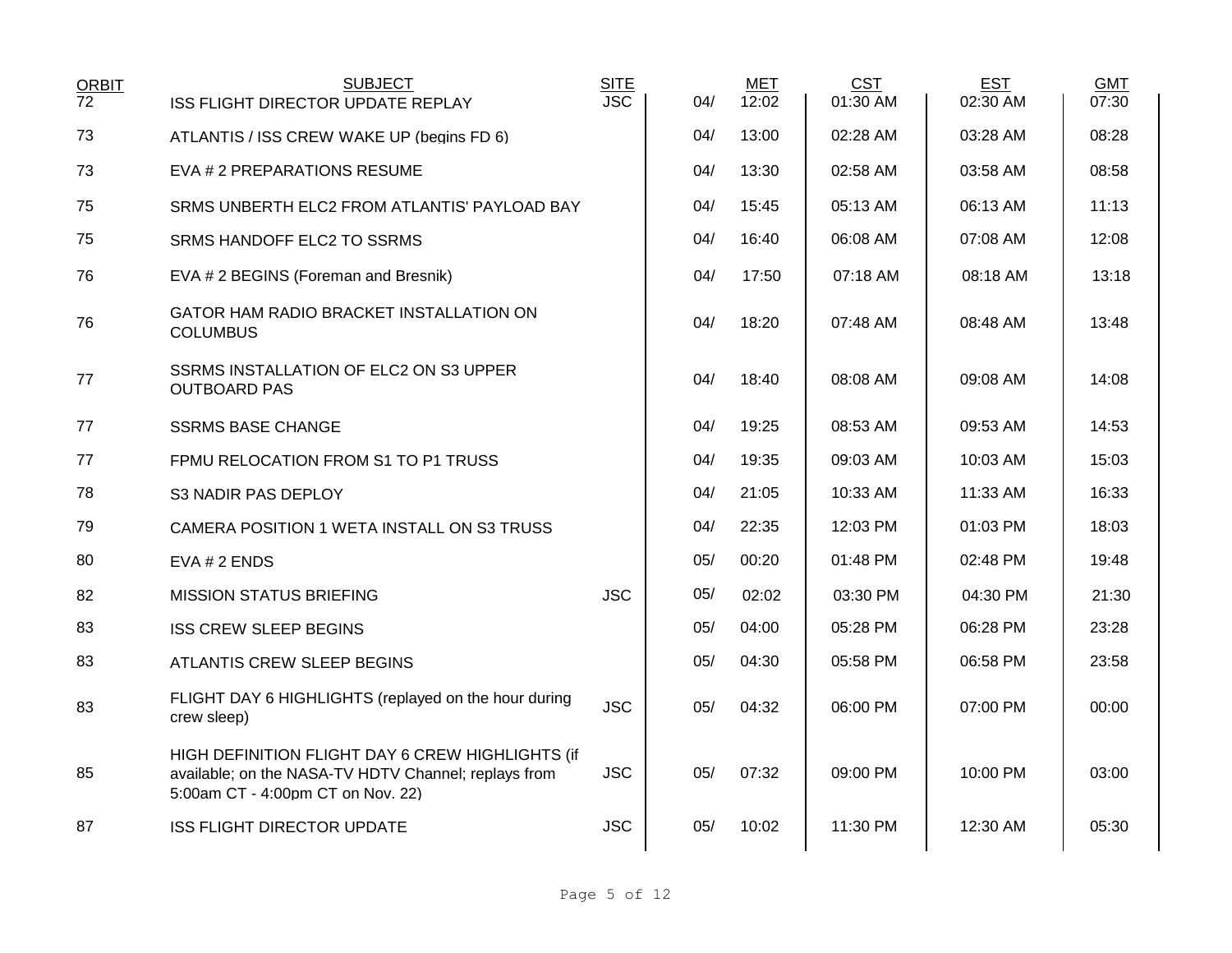| <b>ORBIT</b> | <b>SUBJECT</b>                                                                                                                                | <b>SITE</b>     |                            | <b>MET</b> | <b>CST</b> | <b>EST</b> | <b>GMT</b> |
|--------------|-----------------------------------------------------------------------------------------------------------------------------------------------|-----------------|----------------------------|------------|------------|------------|------------|
|              | <b>SUNDAY, NOVEMBER 22</b>                                                                                                                    | FD 7            |                            |            |            |            |            |
| 88           | ISS FLIGHT DIRECTOR UPDATE REPLAY                                                                                                             | <b>JSC</b>      | 05/                        | 12:02      | 01:30 AM   | 02:30 AM   | 07:30      |
| 88           | ATLANTIS / ISS CREW WAKE UP (begins FD 7)                                                                                                     |                 | 05/                        | 12:30      | 01:58 AM   | 02:58 AM   | 07:58      |
| 91           | ATLANTIS OFF-DUTY PERIOD BEGINS                                                                                                               |                 | 05/                        | 15:40      | 05:08 AM   | 06:08 AM   | 11:08      |
| 93           | U.S. PAO EVENT WITH WTTG-TV / BAY NEWS 9 / WBBM<br><b>RADIO</b>                                                                               | <b>ISS Ku</b>   | 05/                        | 20:10      | 09:38 AM   | 10:38 AM   | 15:38      |
| 94           | U.S. PAO EDUCATIONAL EVENT WITH TENNESSEE<br><b>TECH UNIVERSITY</b>                                                                           | <b>ISS Ku</b>   | 05/                        | 21:40      | 11:08 AM   | 12:08 PM   | 17:08      |
| 95           | EVA # 3 PROCEDURE REVIEW                                                                                                                      |                 | 05/                        | 23:55      | 01:23 PM   | 02:23 PM   | 19:23      |
| 97           | <b>MISSION STATUS BRIEFING</b>                                                                                                                | <b>JSC</b>      | 06/                        | 01:32      | 03:00 PM   | 04:00 PM   | 21:00      |
| 98           | EVA #3 CAMPOUT BEGINS (Satcher and Bresnik)                                                                                                   |                 | 06/                        | 02:25      | 03:53 PM   | 04:53 PM   | 21:53      |
| 98           | <b>ISS CREW SLEEP BEGINS</b>                                                                                                                  |                 | 06/                        | 03:30      | 04:58 PM   | 05:58 PM   | 22:58      |
| 99           | ATLANTIS CREW SLEEP BEGINS                                                                                                                    |                 | 06/                        | 04:00      | 05:28 PM   | 06:28 PM   | 23:28      |
| 99           | FLIGHT DAY 7 HIGHLIGHTS (replayed on the hour during<br>crew sleep)                                                                           | <b>JSC</b>      | 06/                        | 04:32      | 06:00 PM   | 07:00 PM   | 00:00      |
| 101          | HIGH DEFINITION FLIGHT DAY 8 CREW HIGHLIGHTS (if<br>available; on the NASA-TV HDTV Channel; replays from<br>5:00am CT - 4:00pm CT on Nov. 23) | <b>JSC</b>      | 06/                        | 07:32      | 09:00 PM   | 10:00 PM   | 03:00      |
| 102          | <b>ISS FLIGHT DIRECTOR UPDATE</b>                                                                                                             | <b>JSC</b>      | 06/                        | 09:32      | 11:00 PM   | 12:00 AM   | 05:00      |
|              |                                                                                                                                               | FD <sub>8</sub> | <b>MONDAY, NOVEMBER 23</b> |            |            |            |            |
| 103          | ISS FLIGHT DIRECTOR UPDATE REPLAY                                                                                                             | <b>JSC</b>      | 06/                        | 11:02      | 12:30 AM   | 01:30 AM   | 06:30      |
| 104          | ATLANTIS / ISS CREW WAKE UP (begins FD 8)                                                                                                     |                 | 06/                        | 12:00      | 01:28 AM   | 02:28 AM   | 07:28      |
|              |                                                                                                                                               |                 | 06/                        | 12:35      | 02:03 AM   | 03:03 AM   | 08:03      |
| 104          | EVA #3 PREPARATIONS RESUME                                                                                                                    |                 |                            |            |            |            |            |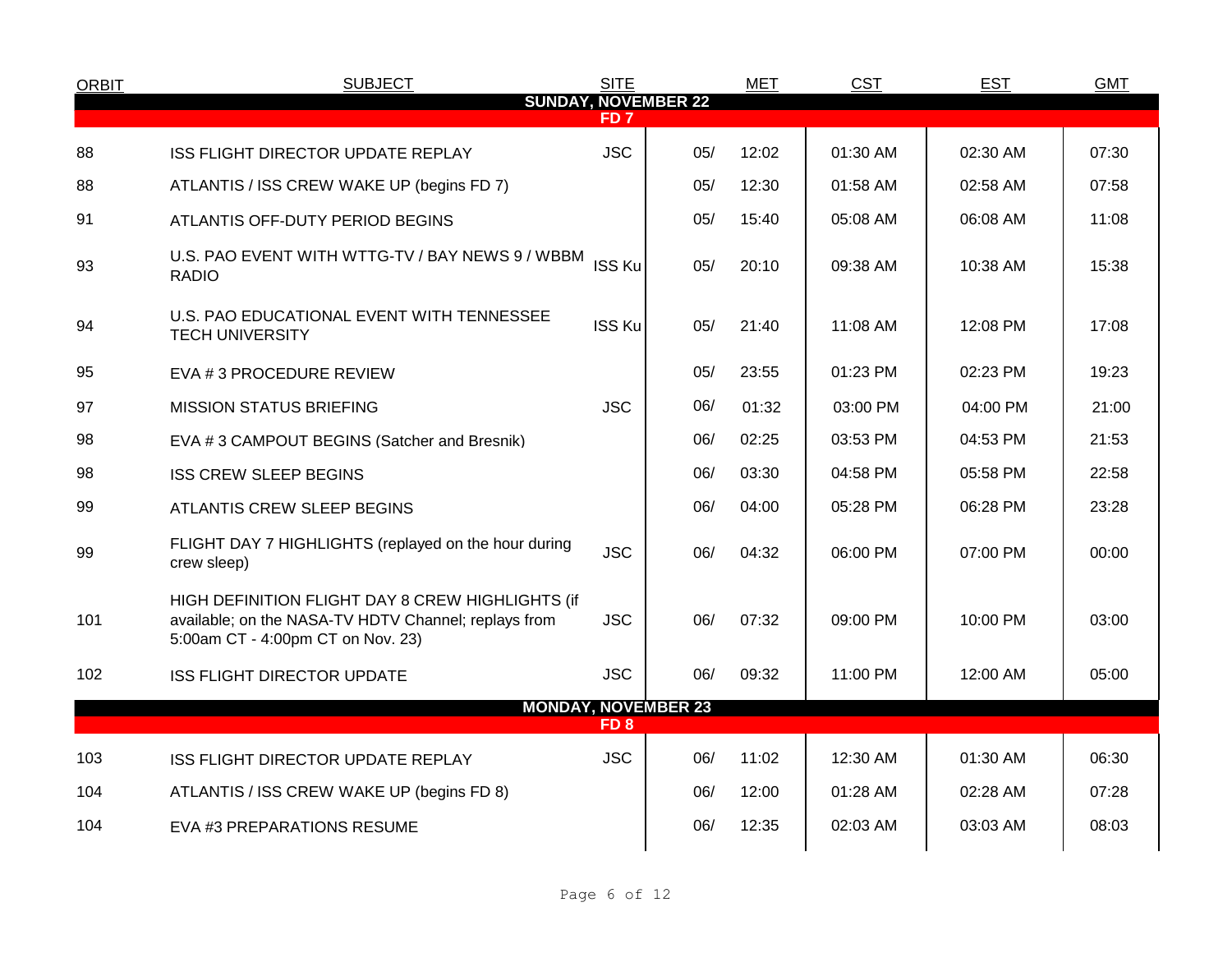| <b>ORBIT</b> | <b>SUBJECT</b>                                                                                                                                | <b>SITE</b>   |                             | <b>MET</b> | <b>CST</b> | <b>EST</b> | <b>GMT</b> |
|--------------|-----------------------------------------------------------------------------------------------------------------------------------------------|---------------|-----------------------------|------------|------------|------------|------------|
| 107          | EVA #3 BEGINS (Satcher and Bresnik)                                                                                                           |               | 06/                         | 16:50      | 06:18 AM   | 07:18 AM   | 12:18      |
| 107          | HPGT & MISSE-7 TRANSFER FROM ELC2 TO QUEST<br><b>AIRLOCK</b>                                                                                  |               | 06/                         | 17:20      | 06:48 AM   | 07:48 AM   | 12:48      |
| 109          | S3 INBOARD UPPER PAS DEPLOYMENT                                                                                                               |               | 06/                         | 20:20      | 09:48 AM   | 10:48 AM   | 15:48      |
| 110          | <b>QUEST AIRLOCK DEBRIS SHIELD REMOVAL</b>                                                                                                    |               | 06/                         | 21:50      | 11:18 AM   | 12:18 PM   | 17:18      |
| 111          | EVA #3 ENDS                                                                                                                                   |               | 06/                         | 23:20      | 12:48 PM   | 01:48 PM   | 18:48      |
| 112          | <b>MISSION STATUS BRIEFING</b>                                                                                                                | <b>JSC</b>    | 07/                         | 01:02      | 02:30 PM   | 03:30 PM   | 20:30      |
| 113          | <b>VIDEO FILE</b>                                                                                                                             | HQ            | 07/                         | 02:32      | 04:00 PM   | 05:00 PM   | 22:00      |
| 114          | <b>ISS CREW SLEEP BEGINS</b>                                                                                                                  |               | 07/                         | 03:00      | 04:28 PM   | 05:28 PM   | 22:28      |
| 114          | ATLANTIS CREW SLEEP BEGINS                                                                                                                    |               | 07/                         | 03:30      | 04:58 PM   | 05:58 PM   | 22:58      |
| 114          | FLIGHT DAY 8 HIGHLIGHTS (replayed on the hour during<br>crew sleep)                                                                           | <b>JSC</b>    | 07/                         | 03:32      | 05:00 PM   | 06:00 PM   | 23:00      |
| 116          | HIGH DEFINITION FLIGHT DAY 8 CREW HIGHLIGHTS (if<br>available; on the NASA-TV HDTV Channel; replays from<br>5:00am CT - 4:00pm CT on Nov. 24) | <b>JSC</b>    | 07/                         | 06:32      | 08:00 PM   | 09:00 PM   | 02:00      |
| 118          | ISS FLIGHT DIRECTOR UPDATE                                                                                                                    | <b>JSC</b>    | 07/                         | 09:02      | 10:30 PM   | 11:30 PM   | 04:30      |
|              |                                                                                                                                               |               | <b>TUESDAY, NOVEMBER 24</b> |            |            |            |            |
|              |                                                                                                                                               | FD 9          |                             |            |            |            |            |
| 119          | ISS FLIGHT DIRECTOR UPDATE REPLAY                                                                                                             | <b>JSC</b>    | 07/                         | 11:02      | 12:30 AM   | 01:30 AM   | 06:30      |
| 119          | ATLANTIS / ISS CREW WAKE UP (begins FD 9)                                                                                                     |               | 07/                         | 11:30      | 12:58 AM   | 01:58 AM   | 06:58      |
| 122          | ISS REBOOST (If required)                                                                                                                     |               | 07/                         | 15:20      | 04:48 AM   | 05:48 AM   | 10:48      |
| 123          | JOINT CREW NEWS CONFERENCE                                                                                                                    | <b>ISS Ku</b> | 07/                         | 17:45      | 07:13 AM   | 08:13 AM   | 13:13      |
| 125          | EXPEDITION 21 / 22 CHANGE OF COMMAND<br><b>CEREMONY</b>                                                                                       | <b>ISS Ku</b> | 07/                         | 19:32      | 09:00 AM   | 10:00 AM   | 15:00      |
| 125          | ATLANTIS CREW OFF DUTY PERIOD                                                                                                                 |               | 07/                         | 19:45      | 09:13 AM   | 10:13 AM   | 15:13      |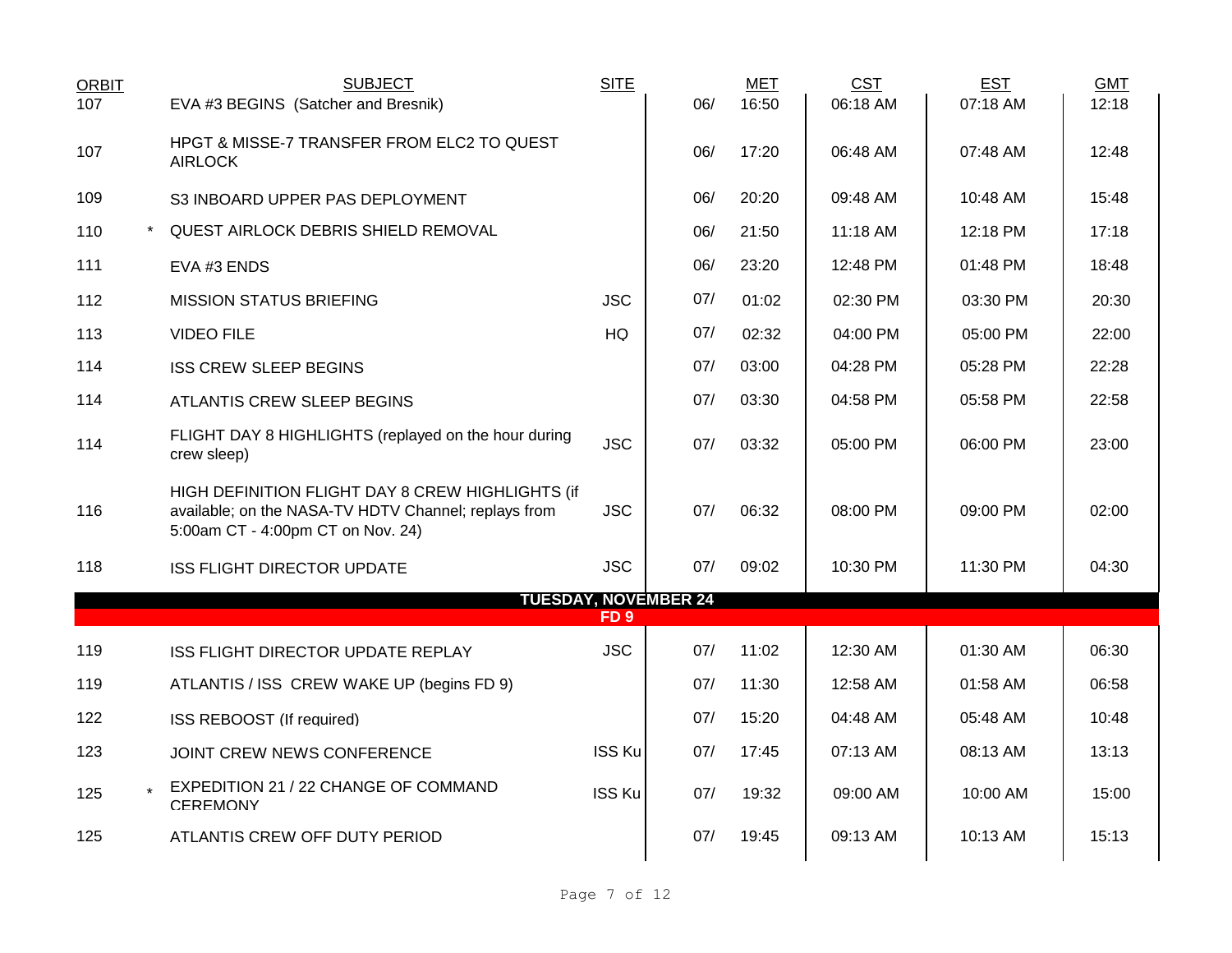| <b>ORBIT</b><br>125 | <b>SUBJECT</b><br><b>MISSION STATUS BRIEFING</b>                                                                                              | <b>SITE</b><br><b>JSC</b> | 07/ | <b>MET</b><br>20:32 | <b>CST</b><br>10:00 AM | <b>EST</b><br>11:00 AM | <b>GMT</b><br>16:00 |
|---------------------|-----------------------------------------------------------------------------------------------------------------------------------------------|---------------------------|-----|---------------------|------------------------|------------------------|---------------------|
|                     |                                                                                                                                               |                           |     |                     |                        |                        |                     |
| 126                 | ATLANTIS / ISS FAREWELL AND HATCH CLOSURE                                                                                                     |                           | 07/ | 22:00               | 11:28 AM               | 12:28 PM               | 17:28               |
| 127                 | RENDEZVOUS TOOLS CHECKOUT                                                                                                                     |                           | 07/ | 22:45               | 12:13 PM               | 01:13 PM               | 18:13               |
| 127                 | CENTERLINE CAMERA INSTALLATION                                                                                                                |                           | 07/ | 22:45               | 12:13 PM               | 01:13 PM               | 18:13               |
| 128                 | <b>VIDEO FILE</b>                                                                                                                             | <b>HQ</b>                 | 08/ | 00:32               | 02:00 PM               | 03:00 PM               | 20:00               |
| 130                 | ATLANTIS / ISS CREW SLEEP BEGINS                                                                                                              |                           | 08/ | 03:00               | 04:28 PM               | 05:28 PM               | 22:28               |
| 130                 | FLIGHT DAY 9 HIGHLIGHTS (replayed on the hour during<br>crew sleep)                                                                           | <b>JSC</b>                | 08/ | 03:32               | 05:00 PM               | 06:00 PM               | 23:00               |
| 131                 | HIGH DEFINITION FLIGHT DAY 9 CREW HIGHLIGHTS (if<br>available; on the NASA-TV HDTV Channel; replays from<br>5:00am CT - 4:00pm CT on Nov. 25) | <b>JSC</b>                | 08/ | 05:32               | 07:00 PM               | 08:00 PM               | 01:00               |
| 133                 | <b>ISS FLIGHT DIRECTOR UPDATE</b>                                                                                                             | <b>JSC</b>                | 08/ | 09:02               | 10:30 PM               | 11:30 PM               | 04:30               |
| 134                 | ISS FLIGHT DIRECTOR UPDATE REPLAY                                                                                                             | <b>JSC</b>                | 08/ | 10:02               | 11:30 PM               | 12:30 AM               | 05:30               |
|                     | <b>WEDNESDAY, NOVEMBER 25</b>                                                                                                                 | <b>FD10</b>               |     |                     |                        |                        |                     |
|                     |                                                                                                                                               |                           |     |                     | 12:28 AM               | 01:28 AM               |                     |
| 135                 | ATLANTIS CREW WAKE UP (begins FD 10)                                                                                                          |                           | 08/ | 11:00               |                        |                        | 06:28               |
| 135                 | <b>ISS CREW WAKE UP</b>                                                                                                                       |                           | 08/ | 11:30               | 12:58 AM               | 01:58 AM               | 06:58               |
| 137                 | ATLANTIS UNDOCKS FROM ISS                                                                                                                     |                           | 08/ | 14:26               | 03:54 AM               | 04:54 AM               | 09:54               |
| 138                 | ATLANTIS FLYAROUND OF ISS BEGINS                                                                                                              |                           | 08/ | 14:51               | 04:19 AM               | 05:19 AM               | 10:19               |
| 138                 | ATLANTIS FINAL SEPARATION FROM ISS                                                                                                            |                           | 08/ | 16:09               | 05:37 AM               | 06:37 AM               | 11:37               |
| 138                 | SHUTTLE VTR PLAYBACK OF UNDOCKING                                                                                                             |                           | 08/ | 16:35               | 06:03 AM               | 07:03 AM               | 12:03               |
| 139                 | <b>OBSS UNBERTH</b>                                                                                                                           |                           | 08/ | 17:50               | 07:18 AM               | 08:18 AM               | 13:18               |
| 140                 | RMS / OBSS LATE INSPECTION OF ATLANTIS' TPS<br><b>BEGINS</b>                                                                                  |                           | 08/ | 18:55               | 08:23 AM               | 09:23 AM               | 14:23               |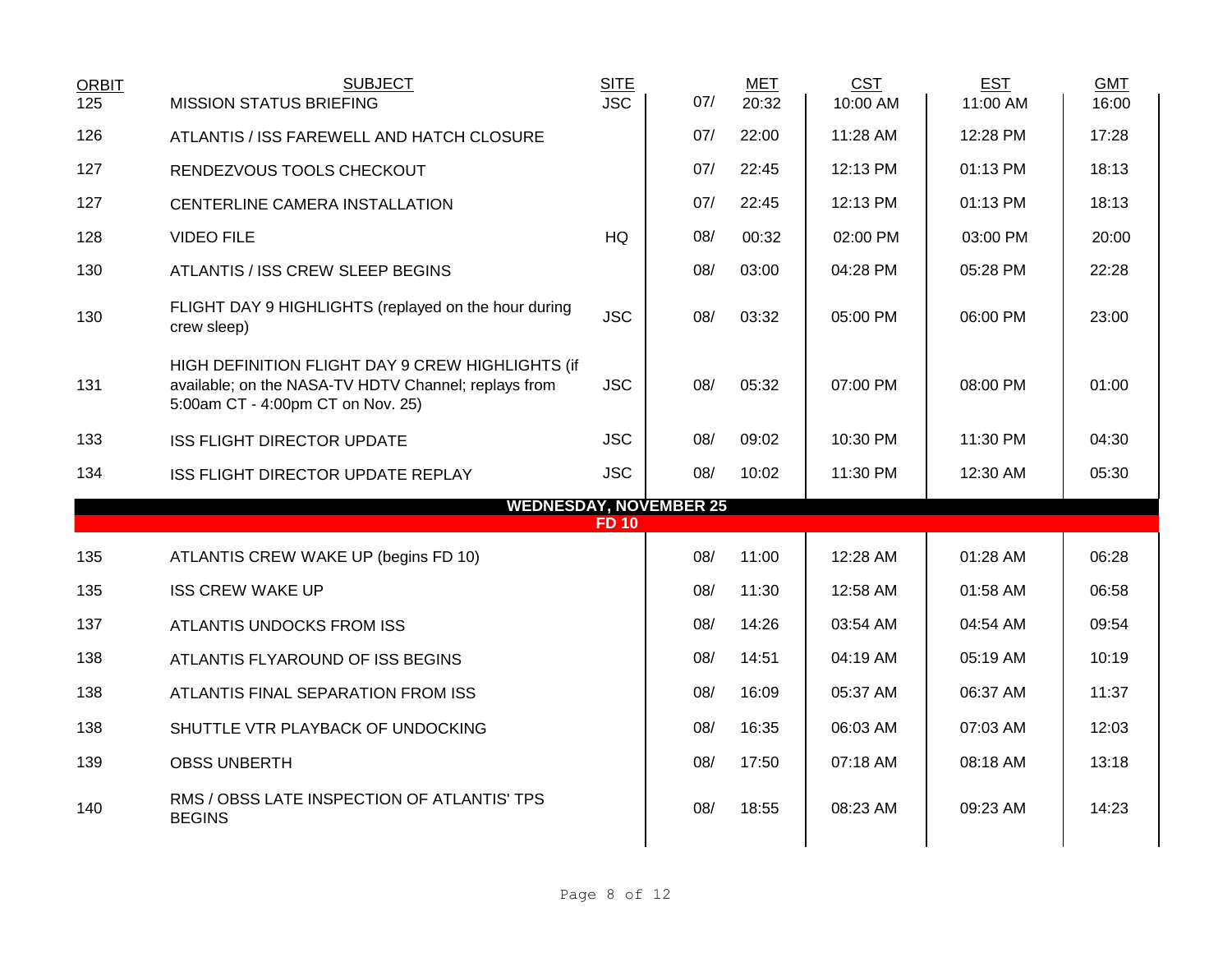| <b>ORBIT</b> | <b>SUBJECT</b>                                                                                                                                 | <b>SITE</b><br><b>JSC</b> | 08/                          | <b>MET</b> | <b>CST</b> | <b>EST</b> | <b>GMT</b> |
|--------------|------------------------------------------------------------------------------------------------------------------------------------------------|---------------------------|------------------------------|------------|------------|------------|------------|
| 141          | <b>MISSION STATUS BRIEFING</b>                                                                                                                 |                           |                              | 21:02      | 10:30 AM   | 11:30 AM   | 16:30      |
| 143          | <b>OBSS BERTH</b>                                                                                                                              |                           | 08/                          | 23:10      | 12:38 PM   | 01:38 PM   | 18:38      |
| 143          | <b>VIDEO FILE</b>                                                                                                                              | HQ                        | 08/                          | 23:32      | 01:00 PM   | 02:00 PM   | 19:00      |
| 144          | POST-MMT BRIEFING                                                                                                                              | <b>JSC</b>                | 09/                          | 01:02      | 02:30 PM   | 03:30 PM   | 20:30      |
| 145          | ATLANTIS CREW SLEEP BEGINS                                                                                                                     |                           | 09/                          | 03:00      | 04:28 PM   | 05:28 PM   | 22:28      |
| 146          | FLIGHT DAY 10 HIGHLIGHTS (replayed on the hour during<br>crew sleep)                                                                           | <b>JSC</b>                | 09/                          | 03:32      | 05:00 PM   | 06:00 PM   | 23:00      |
| 147          | HIGH DEFINITION FLIGHT DAY 10 CREW HIGHLIGHTS<br>(if available; on the NASA-TV HDTV Channel; replays from<br>5:00am CT - 4:00pm CT on Nov. 26) | <b>JSC</b>                | 09/                          | 05:32      | 07:00 PM   | 08:00 PM   | 01:00      |
|              |                                                                                                                                                | <b>FD 11</b>              | <b>THURSDAY, NOVEMBER 26</b> |            |            |            |            |
|              |                                                                                                                                                |                           |                              |            |            |            |            |
| 151          | ATLANTIS CREW WAKE UP (begins FD 11)                                                                                                           |                           | 09/                          | 11:00      | 12:28 AM   | 01:28 AM   | 06:28      |
| 153          | <b>CABIN STOWAGE BEGINS</b>                                                                                                                    |                           | 09/                          | 14:55      | 04:23 AM   | 05:23 AM   | 10:23      |
| 153          | <b>FCS CHECKOUT</b>                                                                                                                            |                           | 09/                          | 15:10      | 04:38 AM   | 05:38 AM   | 10:38      |
| 154          | <b>RCS HOT-FIRE TEST</b>                                                                                                                       |                           | 09/                          | 16:20      | 05:48 AM   | 06:48 AM   | 11:48      |
| 155          | U.S. PAO EVENT WITH ABC NEWS / WKYC-TV /<br><b>KCBS-TV</b>                                                                                     | <b>TDRE</b>               | 09/                          | 18:05      | 07:33 AM   | 08:33 AM   | 13:33      |
| 157          | <b>MISSION STATUS BRIEFING</b>                                                                                                                 | <b>JSC</b>                | 09/                          | 21:02      | 10:30 AM   | 11:30 AM   | 16:30      |
| 158          | STOTT'S RECUMBENT SEAT SET UP                                                                                                                  |                           | 09/                          | 23:00      | 12:28 PM   | 01:28 PM   | 18:28      |
| 159          | KU-BAND ANTENNA STOWAGE                                                                                                                        |                           | 10/                          | 00:00      | 01:28 PM   | 02:28 PM   | 19:28      |
| 161          | ATLANTIS CREW SLEEP BEGINS                                                                                                                     |                           | 10/                          | 03:00      | 04:28 PM   | 05:28 PM   | 22:28      |
| 161          | FLIGHT DAY 11 HIGHLIGHTS (replayed on the hour during<br>crew sleep)                                                                           | <b>JSC</b>                | 10/                          | 03:32      | 05:00 PM   | 06:00 PM   | 23:00      |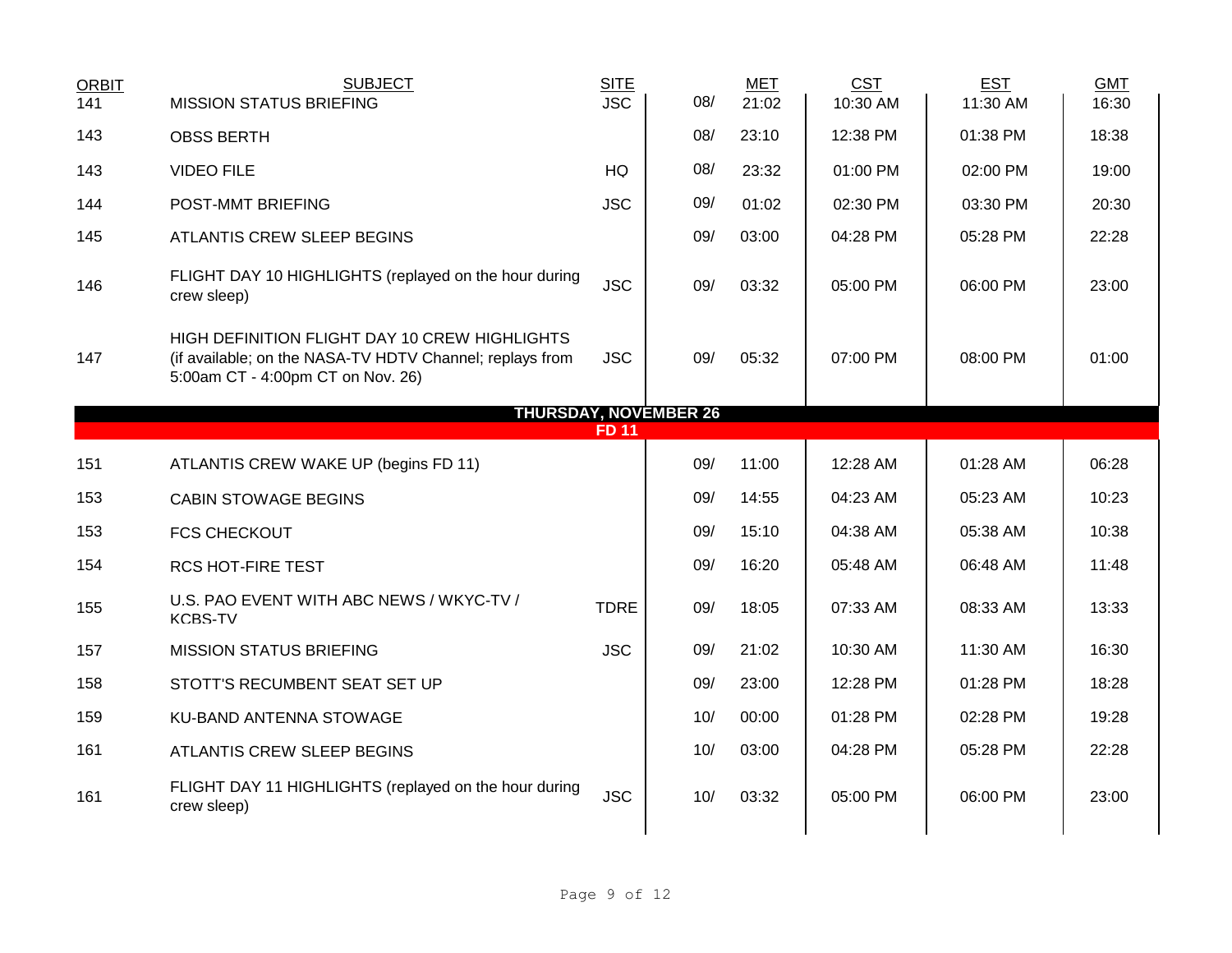| <b>ORBIT</b> | <b>SUBJECT</b>                                                                                                                                 | <b>SITE</b> |     | <b>MET</b> | <b>CST</b>       | <b>EST</b> | <b>GMT</b> |  |
|--------------|------------------------------------------------------------------------------------------------------------------------------------------------|-------------|-----|------------|------------------|------------|------------|--|
| 163          | HIGH DEFINITION FLIGHT DAY 11 CREW HIGHLIGHTS<br>(if available; on the NASA-TV HDTV Channel; replays from<br>5:00am CT - 4:00pm CT on Nov. 26) | <b>JSC</b>  | 10/ | 05:32      | 07:00 PM         | 08:00 PM   | 01:00      |  |
|              | <b>FRIDAY, NOVEMBER 27</b>                                                                                                                     |             |     |            |                  |            |            |  |
|              |                                                                                                                                                | <b>FD12</b> |     |            |                  |            |            |  |
| 166          | ATLANTIS CREW WAKE UP (begins FD 12)                                                                                                           |             | 10/ | 11:00      | 12:28 AM         | 01:28 AM   | 06:28      |  |
| 168          | ATLANTIS DEORBIT PREPARATIONS BEGIN                                                                                                            |             | 10/ | 14:10      | 03:38 AM         | 04:38 AM   | 09:38      |  |
| 169          | PAYLOAD BAY DOOR CLOSING                                                                                                                       |             | 10/ | 15:30      | 04:58 AM         | 05:58 AM   | 10:58      |  |
| 171          | <b>ATLANTIS DEORBIT BURN</b>                                                                                                                   |             | 10/ | 18:10      | 07:38 AM         | 08:38 AM   | 13:38      |  |
| 172          | MILA C-BAND RADAR ACQUISITION OF ATLANTIS                                                                                                      |             | 10/ | 19:00      | 08:28 AM         | 09:28 AM   | 14:28      |  |
| 172          | <b>KSC LANDING</b>                                                                                                                             | <b>KSC</b>  | 10/ | 19:13      | 08:41 AM         | 09:41 AM   | 14:41      |  |
|              | POST-LANDING NEWS CONFERENCE                                                                                                                   | <b>KSC</b>  |     |            | NET L+2 HRS.     |            |            |  |
|              | ENTRY FLIGHT CONTROL TEAM VIDEO REPLAY<br>(replayed after Post-Landing News Conference)                                                        | <b>JSC</b>  |     |            | $\sim$ L+3 HRS.  |            |            |  |
|              | STS-129 MISSION HIGHLIGHTS VIDEO REPLAY<br>(replayed after Entry Flight Control Team Video)                                                    | <b>JSC</b>  |     |            | $~$ - L+3.5 HRS. |            |            |  |
|              | STS-129 CREW NEWS CONFERENCE (may be postponed<br>or cancelled)                                                                                | <b>KSC</b>  |     |            | NET L+4.5 HRS.   |            |            |  |
|              | VIDEO B-ROLL OF STOTT IN CREW QUARTERS<br>(pending availability)                                                                               | <b>KSC</b>  |     |            | NET L+6.5 HRS.   |            |            |  |
|              |                                                                                                                                                |             |     |            |                  |            |            |  |
|              |                                                                                                                                                |             |     |            |                  |            |            |  |
|              |                                                                                                                                                |             |     |            |                  |            |            |  |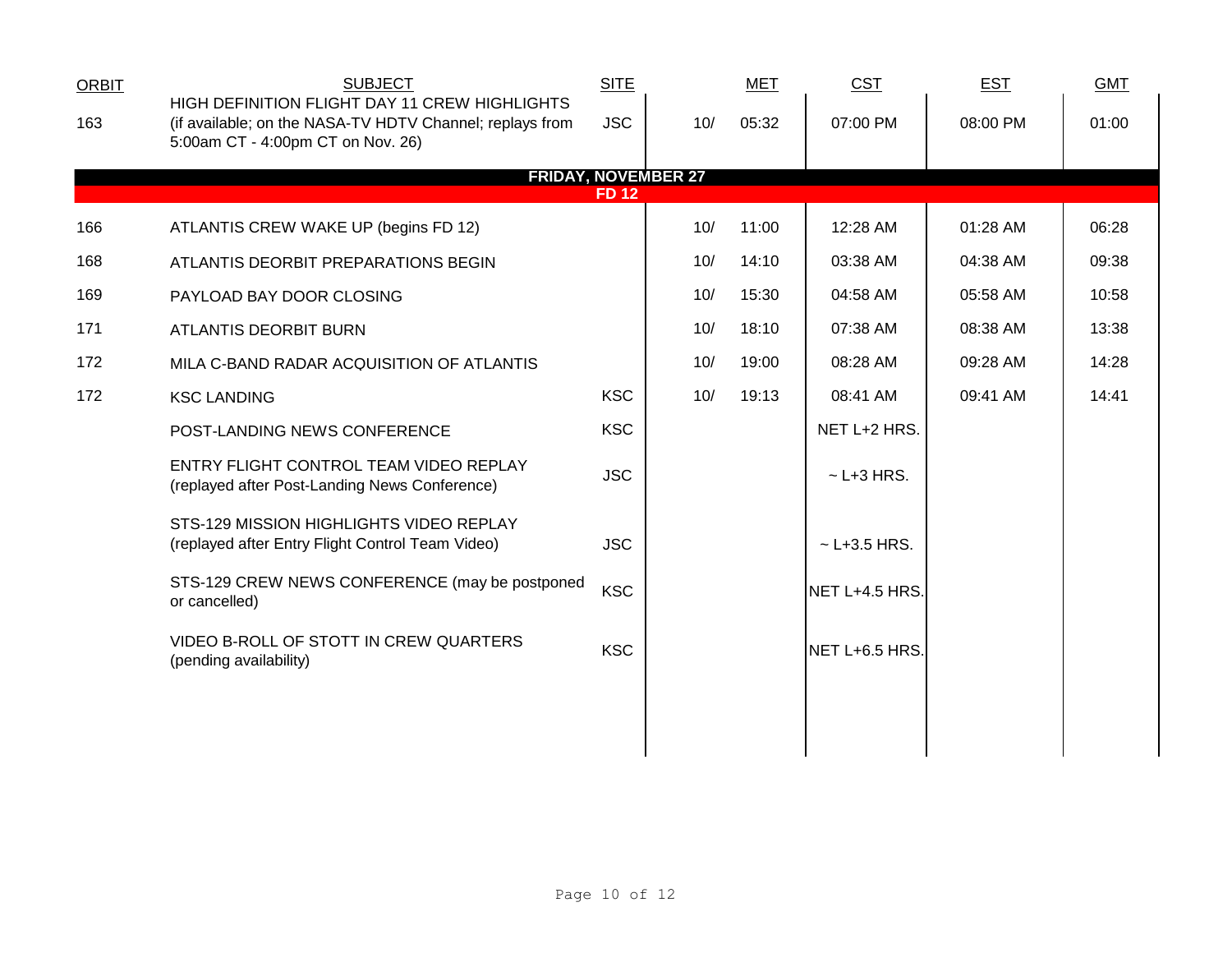| <b>ORBIT</b>               | <b>SUBJECT</b>                                                                                              | <b>SITE</b> | <b>MET</b> | <b>CST</b> | <b>EST</b> | <b>GMT</b> |  |  |  |  |  |
|----------------------------|-------------------------------------------------------------------------------------------------------------|-------------|------------|------------|------------|------------|--|--|--|--|--|
| <b>DEFINITION OF TERMS</b> |                                                                                                             |             |            |            |            |            |  |  |  |  |  |
| AMC:                       | <b>Americom Satellite</b>                                                                                   |             |            |            |            |            |  |  |  |  |  |
| CBCS:                      | Centerline Berthing Camera System                                                                           |             |            |            |            |            |  |  |  |  |  |
| CST:                       | <b>Central Standard Time</b>                                                                                |             |            |            |            |            |  |  |  |  |  |
| Destiny:                   | U.S. Laboratory on ISS                                                                                      |             |            |            |            |            |  |  |  |  |  |
| ELC1                       | <b>Express Logistics Carrier 1</b>                                                                          |             |            |            |            |            |  |  |  |  |  |
| EMU:                       | <b>Extravehicular Mobility Unit</b>                                                                         |             |            |            |            |            |  |  |  |  |  |
| EST:                       | <b>Eastern Standard Time</b>                                                                                |             |            |            |            |            |  |  |  |  |  |
| EVA:                       | <b>Extravehicular Activity</b>                                                                              |             |            |            |            |            |  |  |  |  |  |
| FCS:                       | <b>Flight Control System</b>                                                                                |             |            |            |            |            |  |  |  |  |  |
| FD:                        | <b>Flight Day</b>                                                                                           |             |            |            |            |            |  |  |  |  |  |
| GATOR:                     | Grappling Adaptor to On-Orbit Railing                                                                       |             |            |            |            |            |  |  |  |  |  |
| GMT:                       | <b>Greenwich Mean Time</b>                                                                                  |             |            |            |            |            |  |  |  |  |  |
| HARMONY: Node 2            |                                                                                                             |             |            |            |            |            |  |  |  |  |  |
| HD:                        | <b>High Definition Television</b>                                                                           |             |            |            |            |            |  |  |  |  |  |
| HPGT:                      | High Pressure Gas Tank                                                                                      |             |            |            |            |            |  |  |  |  |  |
| HQ:                        | <b>NASA Headquarters</b>                                                                                    |             |            |            |            |            |  |  |  |  |  |
| ISS:                       | International Space Station                                                                                 |             |            |            |            |            |  |  |  |  |  |
| JSC:                       | Johnson Space Center                                                                                        |             |            |            |            |            |  |  |  |  |  |
| Kibo:                      | Japanese Pressurized Module                                                                                 |             |            |            |            |            |  |  |  |  |  |
| KSC:                       | <b>Kennedy Space Center</b>                                                                                 |             |            |            |            |            |  |  |  |  |  |
| L:                         | Launch or Landing time                                                                                      |             |            |            |            |            |  |  |  |  |  |
| LIMO:                      | Live Interview Media Outlet channel                                                                         |             |            |            |            |            |  |  |  |  |  |
| MECO:                      | Main Engine Cut-Off                                                                                         |             |            |            |            |            |  |  |  |  |  |
| MET:                       | Mission Elapsed Time, which begins at the moment of launch and is read: DAYS/HOURS:MINUTES. LAUNCH=00/00:00 |             |            |            |            |            |  |  |  |  |  |
| <b>MILA</b>                | Merritt Island, Florida Tracking Station                                                                    |             |            |            |            |            |  |  |  |  |  |
| MMT:                       | <b>Mission Management Team</b>                                                                              |             |            |            |            |            |  |  |  |  |  |
| MRM-2                      | Mini Research Module 2 (new docking port on ISS)                                                            |             |            |            |            |            |  |  |  |  |  |
| MS:                        | <b>Mission Specialist</b>                                                                                   |             |            |            |            |            |  |  |  |  |  |
| NET:                       | No Earlier Than                                                                                             |             |            |            |            |            |  |  |  |  |  |
| OBSS:                      | Orbiter Boom Sensor System                                                                                  |             |            |            |            |            |  |  |  |  |  |
| ODS:                       | <b>Orbiter Docking System</b>                                                                               |             |            |            |            |            |  |  |  |  |  |
| OMS:                       | <b>Orbital Maneuvering System</b>                                                                           |             |            |            |            |            |  |  |  |  |  |
| ORU:                       | <b>Orbital Replacement Unit</b>                                                                             |             |            |            |            |            |  |  |  |  |  |
| P3:                        | Port Three Truss Segment                                                                                    |             |            |            |            |            |  |  |  |  |  |
| PAO:                       | <b>Public Affairs office</b>                                                                                |             |            |            |            |            |  |  |  |  |  |
| PAS:                       | Payload Attachment System                                                                                   |             |            |            |            |            |  |  |  |  |  |
| <b>PMA-3:</b>              | <b>Pressurized Mating Adapter 3</b>                                                                         |             |            |            |            |            |  |  |  |  |  |
| POA:                       | Payload ORU Accomodation                                                                                    |             |            |            |            |            |  |  |  |  |  |
| RCS:                       | <b>Reaction Control System</b>                                                                              |             |            |            |            |            |  |  |  |  |  |
| RMS:                       | Remote Manipulator System on ATLANTIS                                                                       |             |            |            |            |            |  |  |  |  |  |
| RPM:                       | Rendezvous Pitch Maneuver                                                                                   |             |            |            |            |            |  |  |  |  |  |
| SAAGFA:                    | Solar Array Assembly Grapple Fixture                                                                        |             |            |            |            |            |  |  |  |  |  |